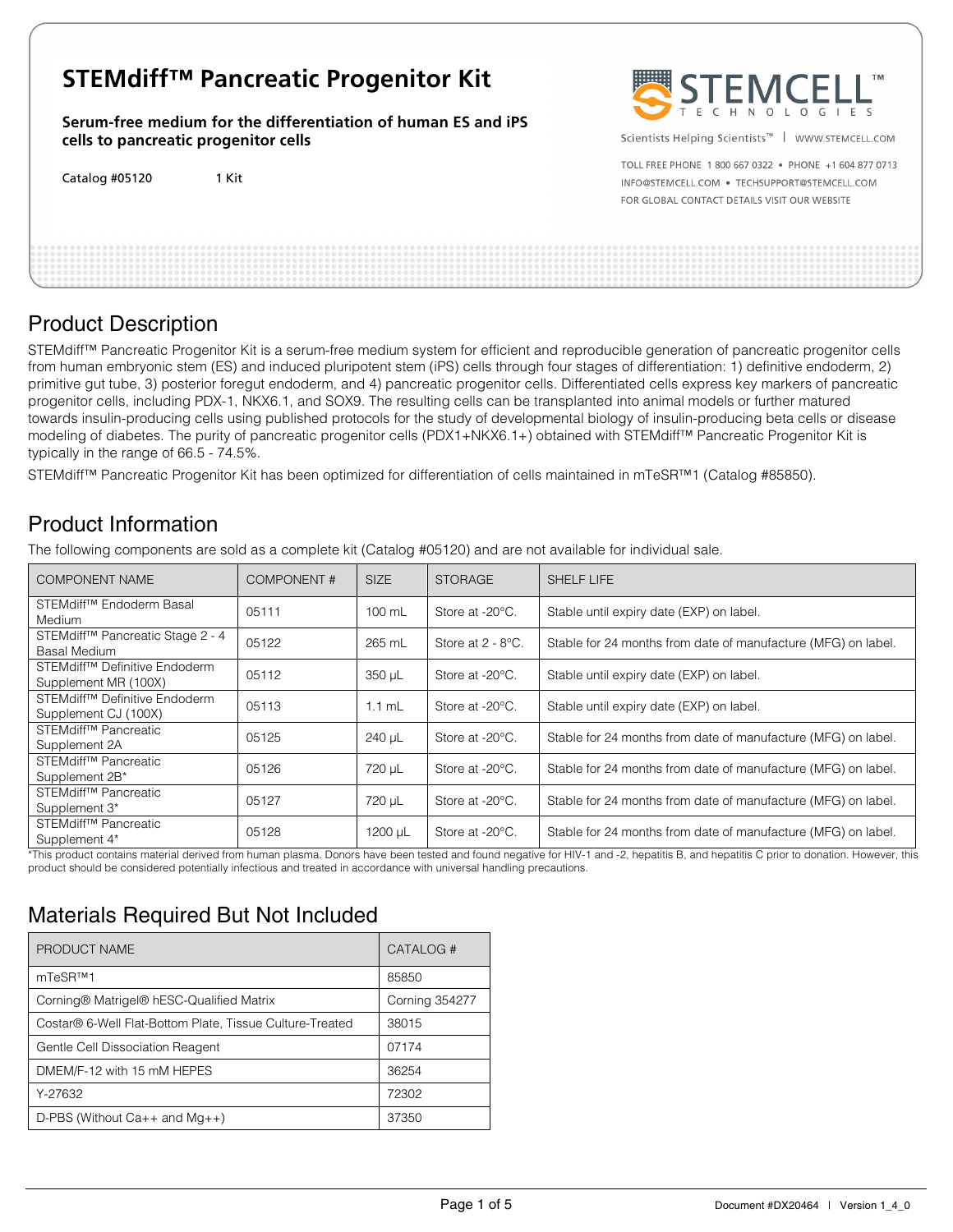

### Directions for Use

Please read the entire protocol before proceeding. Use sterile techniques when performing the following protocols.

NOTE: For complete instructions on coating plates with Corning® Matrigel® and maintaining high-quality human ES and iPS cells for use in differentiation, refer to the Technical Manual: Maintenance of Human Pluripotent Stem Cells in mTeSR™1 (Document #28315) available at www.stemcell.com or contact us to request a copy. Matrix-coated plates should be prepared in advance and brought to room temperature (15 - 25°C) for at least 30 minutes prior to use.

#### A. PASSAGING CELLS FOR DIFFERENTIATION TO PANCREATIC PROGENITOR CELLS

For optimal product performance, passage human ES or iPS cells using the protocol as outlined in this section before proceeding with differentiation (section B).

NOTE: Human ES and iPS cells are ready for passaging when cultures are approximately 70% confluent.

This protocol is specific to human ES and iPS cells cultured in mTeSR™1 medium. The following instructions are for use with 6-well plates in a monolayer differentiation culture setup. Indicated volumes are for a single well. If using alternative cultureware, adjust volumes accordingly.

#### Day 0

- 1. Coat tissue culture-treated plate(s) with Corning® Matrigel®.
- 2. Warm (15 25°C) sufficient volumes of mTeSR™1, DMEM/F-12, and Gentle Cell Dissociation Reagent for passaging. Prepare Single-Cell Passaging Medium by adding Y-27632 to mTeSR™1 to a final concentration of 10 µM.
- 3. Wash the well to be passaged with 1 mL of D-PBS (Without  $Ca++$  and  $Mg++$ ).
- 4. Aspirate wash medium and add 1 mL of Gentle Cell Dissociation Reagent.
- 5. Incubate at 37°C for 8 10 minutes.
- 6. Dislodge cells by pipetting up and down 1 3 times using a pipettor with a 1 mL tip. Ensure all remaining cell aggregates are broken up into single cells.
- 7. Immediately transfer cells to a tube containing an equal volume of DMEM/F-12. Wash the well once with 1 mL of DMEM/F-12 to collect any remaining cells and transfer to the tube. Centrifuge the tube at  $300 \times g$  for 5 minutes.
- 8. Resuspend cells in 1 mL of Single-Cell Passaging Medium and count the number of live cells using a hemocytometer.
- 9. Add cells at a density of 2.6 x 10^5 cells/cm<sup>2</sup> (i.e. 2.5 x 10^6 cells/well) to coated plates (prepared in step 1). Adjust density if necessary, so that the cells are approximately 90 - 100% confluent on Day 1.
- 10. Incubate at 37°C for 24 hours.
- 11. Proceed to section B for differentiation.

#### B. DIFFERENTIATION OF HUMAN ES/IPS CELLS TO PANCREATIC PROGENITOR CELLS

This section is divided into two parts: Preparation of Media followed by Differentiation Protocol.

#### PREPARATION OF MEDIA

There are 6 medium formulations required for the 4 stages of the differentiation protocol. Prepare each medium as required in the Differentiation Protocol. Medium 1A and Medium 1B may both be prepared on Day 1 of Stage 1; Medium 2A and Medium 2B may both be prepared on Day 1 of Stage 2. Store all media at 2 - 8°C until warmed (37°C) for use.

NOTE: After preparing the required volumes of media, remaining supplements may be aliquoted and stored at -20°C. Do not exceed the shelf life of the supplements. After thawing aliquoted supplements, use immediately. Do not re-freeze.

#### Medium 1A (Stage 1 Day 1)

Prepare the volume of Medium 1A (Endoderm Basal Medium + Supplement MR + Supplement CJ) required for Day 1 of Stage 1 (2 mL/well). The following example is for preparing 2 mL of Medium 1A. For other volumes, adjust accordingly.

1. Thaw entire bottle of Stage 1 Basal Medium at room temperature (15 - 25°C) or overnight at 2 - 8°C. Mix thoroughly.

NOTE: If not used immediately, store at 2 - 8°C for up to 2 months. Alternatively, aliquot and store at -20°C. Do not exceed the shelf life of the medium. After thawing the aliquots, use immediately or store at 2 - 8°C for up to 2 weeks. Do not re-freeze.

- 2. On Day 1 of Stage 1, warm (37°C) 2 mL of Endoderm Basal Medium.
- 3. Thaw Supplement MR and Supplement CJ on ice.
- 4. Add 20 µL of Supplement MR and 20 µL of Supplement CJ to 1.96 mL of Endoderm Basal Medium. Mix well. Use immediately.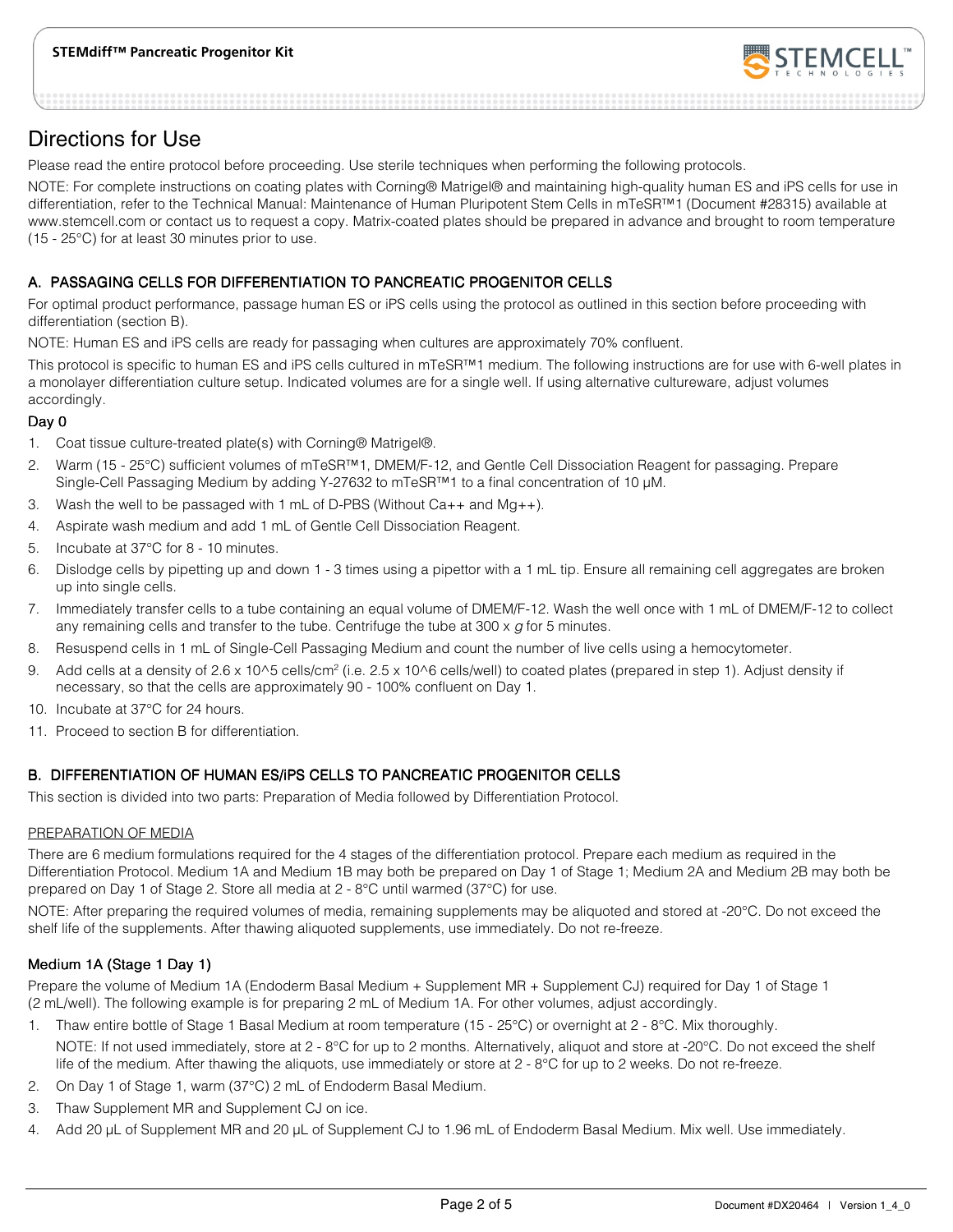

#### Medium 1B (Stage 1 Day 2)

Prepare the volume of Medium 1B (Endoderm Basal Medium + Supplement CJ) required for Day 2 of Stage 1 (2 mL/well). The following example is for preparing 2 mL of Medium 1B. For other volumes, adjust accordingly.

1. Add 20 µL of cold (2 - 8°C) Supplement CJ to 1.98 mL of cold (2 - 8°C) Endoderm Basal Medium. Mix well. Store at 2 - 8°C.

#### Medium 2A (Stage 2 Day 1)

Prepare the volume of Medium 2A (Stage 2 - 4 Basal Medium + Supplement 2A + Supplement 2B) required for Day 1 of Stage 2 (2 mL/well). The following example is for preparing 2 mL of Medium 2A. For other volumes, adjust accordingly.

- 1. On Day 1 of Stage 2, warm (37°C) 2 mL of Stage 2 4 Basal Medium.
- 2. Thaw Supplement 2A and Supplement 2B on ice.
- 3. Add 20 µL of Supplement 2A and 20 µL of Supplement 2B to 1.96 mL of Stage 2 4 Basal Medium. Mix well. Use immediately.

#### Medium 2B (Stage 2 Day 2)

Prepare the volume of Medium 2B (Stage 2 - 4 Basal Medium + Supplement 2B) required for Days 2 and 3 of Stage 2 (total of 4 mL/well). The following example is for preparing 4 mL of Medium 2B. For other volumes, adjust accordingly.

1. Add 40 µL of cold (2 - 8°C) Supplement 2B to 3.96 mL of cold (2 - 8°C) Stage 2 - 4 Basal Medium. Mix well. Store at 2 - 8°C.

#### Medium 3 (Stage 3)

Prepare the volume of Medium 3 (Stage 2 - 4 Basal Medium + Supplement 3) required for Days 1, 2, and 3 of Stage 3 (total of 6 mL/well). The following example is for preparing 6 mL of Medium 3. For other volumes, adjust accordingly.

- 1. On Day 1 of Stage 3, thaw Supplement 3 on ice.
- 2. Add 60 µL of Supplement 3 to 5.94 mL of cold (2 8°C) Stage 2 4 Basal Medium. Mix well. Store at 2 8°C.

#### Medium 4 (Stage 4)

#### Stage 4 Day 1

Prepare the volume of Medium 4 (Stage 2 - 4 Basal Medium + Supplement 4) required for Days 1, 2, and 3 of Stage 4 (total of 6 mL/well). The following example is for preparing 6 mL of Medium 4. For other volumes, adjust accordingly.

- 1. On Day 1 of Stage 4, thaw Supplement 4 on ice.
- 2. Add 60 µL of Supplement 4 to 5.94 mL of cold (2 8°C) Stage 2 4 Basal Medium. Mix well. Store at 2 8°C.
- 3. From the remaining Supplement 4, aliquot the volume required for Day 4 of Stage 4 and store at -20°C.

NOTE: If there is still remaining Supplement 4, it may be aliquoted and stored at -20°C for use in future experiments. Do not exceed the shelf life of the supplement.

#### Stage 4 Day 4

Prepare the volume of Medium 4 (Stage 2 - 4 Basal Medium + Supplement 4) required for Days 4 and 5 of Stage 4 (total of 4 mL/well). The following example is for preparing 4 mL of Medium 4. For other volumes, adjust accordingly.

- 1. On Day 4 of Stage 4, thaw the aliquoted Supplement 4 on ice.
- 2. Add 40 µL of cold (2 8°C) Supplement 4 to 3.96 mL of cold (2 8°C) Stage 2 4 Basal Medium. Mix well. Store at 2 8°C.

#### DIFFERENTIATION PROTOCOL

#### **Schematic for the Generation of Pancreatic Progenitor Cells from Human ES/iPS Cells Using STEMdiff™ Pancreatic Progenitor Kit\***

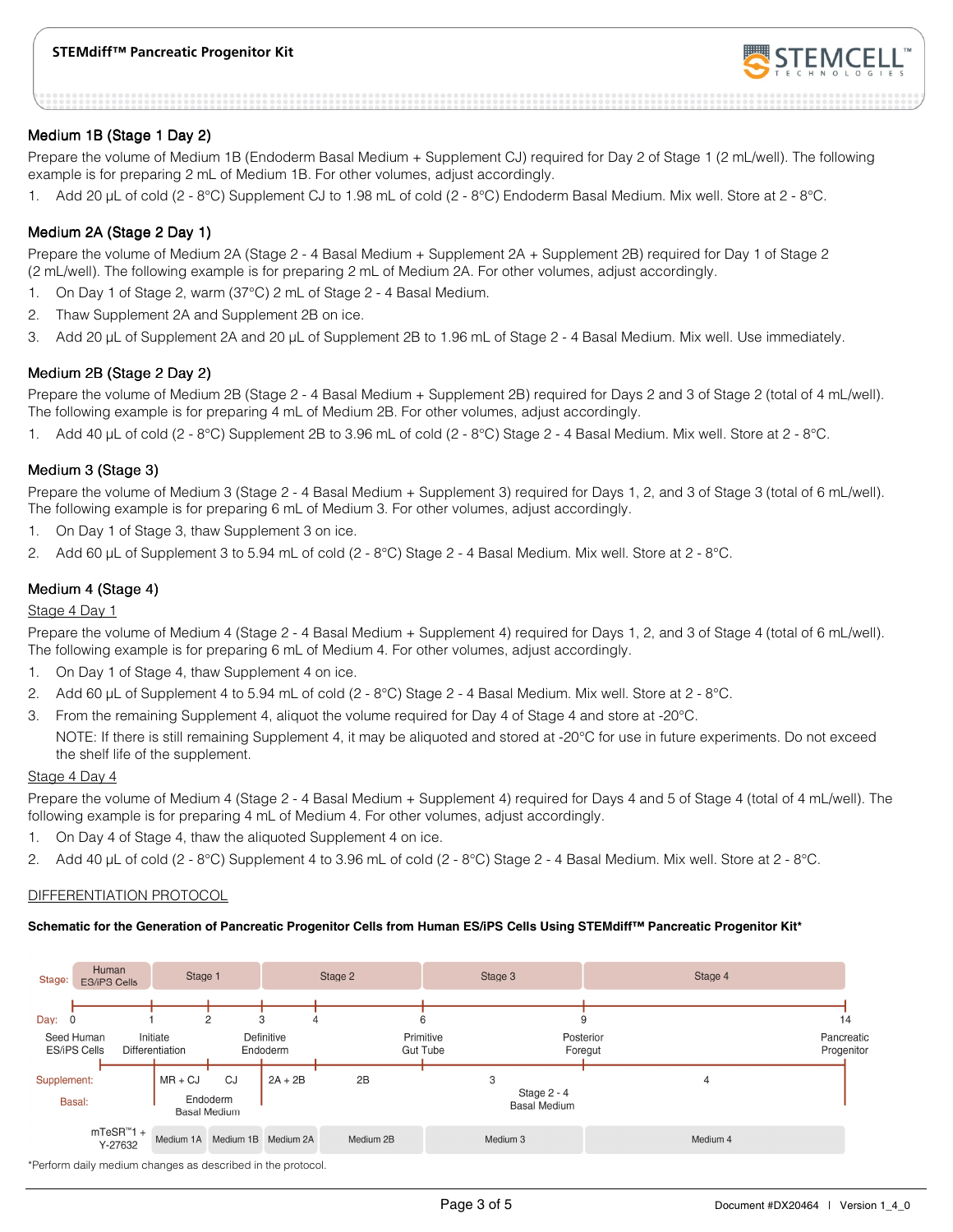#### **STEMdiff™ Pancreatic Progenitor Kit**



The following instructions are for use with 6-well plates. Indicated volumes are for a single well. If using alternative cultureware, adjust volumes accordingly.

#### Stage 1 (2 days):

- 1. On Day 1 of Stage 1, prepare Medium 1A and Medium 1B (see Preparation of Media). Store Medium 1B at  $2 \cdot 8^{\circ}$ C until required.
- 2. Aspirate medium from wells and replace with 2 mL of warm (37°C) Medium 1A per well.
- 3. Incubate at 37°C for 24 hours.
- 4. On Day 2 of Stage 1, warm (37 $^{\circ}$ C) Medium 1B.
- 5. Aspirate medium from wells and add 2 mL of Medium 1B per well.
- 6. Incubate at 37°C for 24 hours. Proceed to Stage 2.

Important: Some cell death may be observed during Stage 1 culture. This does not affect the differentiation efficiency of the kit and has been accounted for in the recommended cell density of the protocol.

#### Stage 2 (3 days):

- 7. On Day 1 of Stage 2, prepare Medium 2A and Medium 2B (see Preparation of Media). Store Medium 2B at 2 8°C until required.
- 8. Aspirate medium from wells and replace with 2 mL of warm (37°C) Medium 2A per well.
- 9. Incubate at 37°C for 24 hours.
- 10. On Day 2 of Stage 2, warm (37°C) only the volume of Medium 2B required for Day 2 of Stage 2 use (i.e. 2 mL per well). Store remaining Medium 2B at 2 - 8°C.
- 11. Aspirate medium from wells and add 2 mL of Medium 2B per well.
- 12. Incubate at 37°C for 24 hours.
- 13. On Day 3 of Stage 2, warm (37 $^{\circ}$ C) the remaining Medium 2B (i.e. 2 mL per well).
- 14. Aspirate medium from wells and add 2 mL of Medium 2B per well.
- 15. Incubate at 37°C for 24 hours. Proceed to Stage 3.

#### Stage  $3$  (3 days):

- 16. On Day 1 of Stage 3, prepare Medium 3 (see Preparation of Media).
- 17. Warm (37°C) only the volume of Medium 3 required for Day 1 of Stage 3 use (i.e. 2 mL per well). Store remaining Medium 3 at 2 8°C.
- 18. Aspirate medium from wells and add 2 mL of Medium 3 per well.
- 19. Incubate at 37°C for 24 hours.
- 20. On Day 2 of Stage 3, warm (37°C) only the volume of Medium 3 required for Day 2 of Stage 3 use (i.e. 2 mL per well). Store remaining Medium 3 at 2 - 8°C.
- 21. Aspirate medium from wells and add 2 mL of Medium 3 per well.
- 22. Incubate at 37°C for 24 hours.
- 23. On Day 3 of Stage 3, warm (37°C) the remaining Medium 3 (i.e. 2 mL per well).
- 24. Aspirate medium from wells and add 2 mL of Medium 3 per well.
- 25. Incubate at 37°C for 24 hours. Proceed to Stage 4.

#### Stage 4  $(6$  days):

- 26. On Day 1 of Stage 4, prepare Medium 4 (see Preparation of Media).
- 27. Warm (37°C) only the volume of Medium 4 required for Day 1 of Stage 4 use (i.e. 2 mL per well). Store remaining Medium 4 at 2 8°C.
- 28. Aspirate medium from wells and add 2 mL of Medium 4 per well.
- 29. Incubate at 37°C for 24 hours.
- 30. On Day 2 of Stage 4, warm (37°C) only the volume of Medium 4 required for Day 2 of Stage 4 use (i.e. 2 mL per well). Store remaining Medium 4 at 2 - 8°C.
- 31. Aspirate medium from wells and add 2 mL of Medium 4 per well.
- 32. Incubate at 37°C for 24 hours.
- 33. On Day 3 of Stage 4, warm (37 $^{\circ}$ C) the remaining Medium 4 (i.e. 2 mL per well).
- 34. Aspirate medium from wells and add 2 mL of Medium 4 per well.
- 35. Incubate at 37°C for 24 hours.